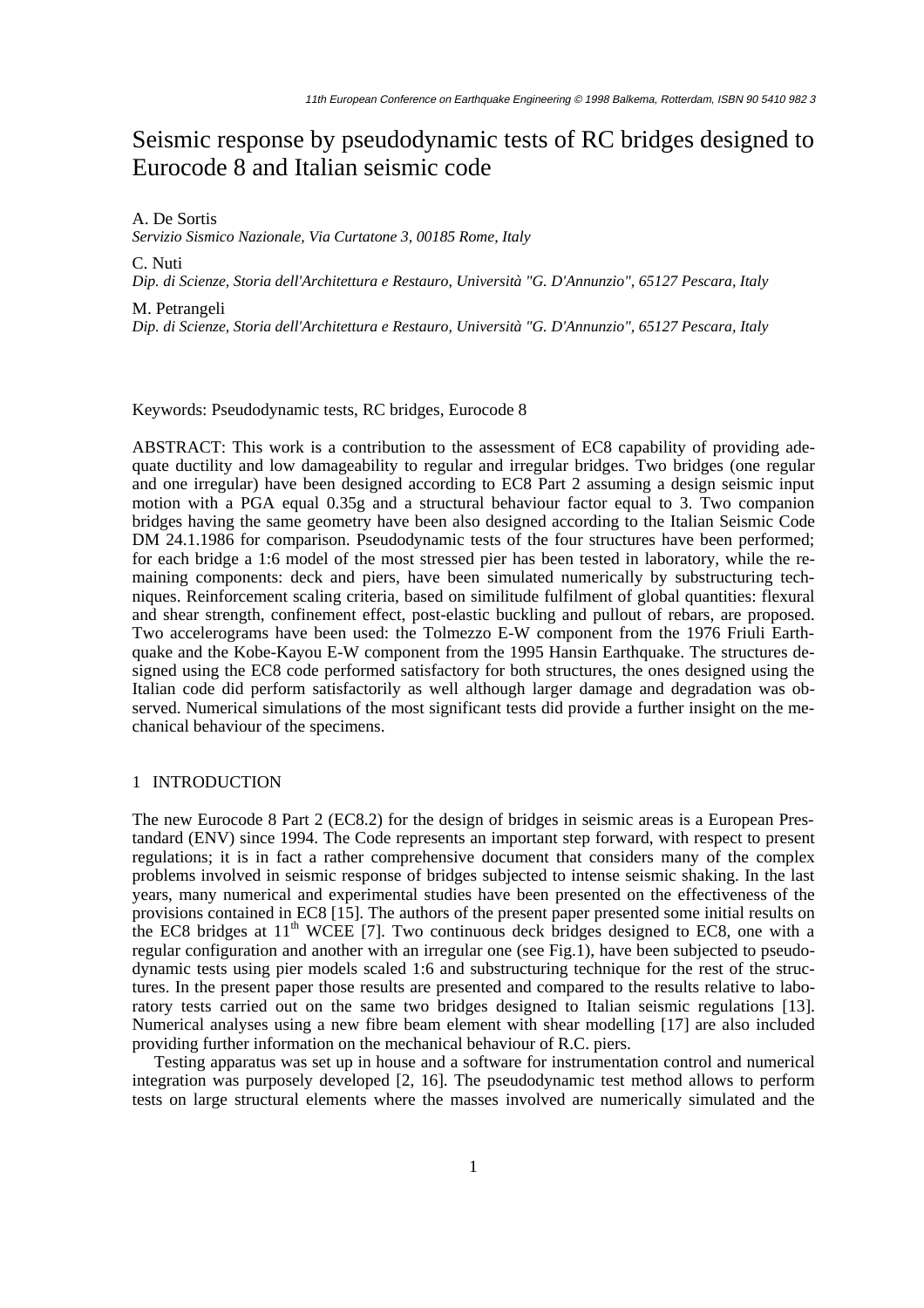static actuators apply the required reactions. Huge dimensions of bridges imply that their scaled model still represent structures of considerable dimensions. Though scale reduction problems are easily handled from a theoretical point of view [1], the crude application of theory can give rise to serious practical problems that complicate the RC specimen fabrication. Moreover, past studies showed that some parameters, such as steel-concrete bond, are hardly controlled and, if not properly scaled, could significantly distort the response. Alternative scaling criteria for large structures such as RC bridge piers are therefore proposed. Similitude criteria between model and prototype are developed with respect to global quantities, such as: flexural and shear strength, confinement effect, post-elastic buckling and pullout of rebars. This approach does not imply the "perfect" geometrical scaling of aggregate granulometry, reinforcing bar diameters and deformed bar shape and spacing, allowing the use of ordinary concrete mixing and commercial reinforcing bars.

Two bridges (one regular and one irregular) have been designed accordingly to EC8: assuming a design peak ground acceleration equal to 0.35g and a structural behaviour factor equal to 3. The irregular bridge was subjected to the E-W component of the 1976 Italian Tolmezzo earthquake (PGA  $= 0.35$ g), the regular one to the N-S component of the accelerogram recorded at Kayou Weather Bureau during the 1995 Kobe earthquake (PGA =  $0.82g$ ). Preliminary numerical simulations showed that shorter piers of both bridges are expected to experience large inelastic deformation, while the remaining elements should remain in the elastic range. Six reduced models were manufactured, varying the number and the diameter of longitudinal bars and spiral spacing. An improved anchorage detail of the longitudinal bars to improve the bond-slip scaling accuracy has also been investigated.

The performance of the irregular bridge was very satisfactory: significant flexural and shear deformation occurred in the tested pier, which nonetheless showed enough strength and ductility to cope with the imposed seismic action. Comparison between models with and without special anchorage detail showed that the response was highly influenced by pullout scaling. Inelastic deformations and damage to the regular bridge were much smaller than for the irregular one. The overall behaviour of the two structures demonstrates that bridges designed to EC8 have enough safety and low damageability. Perhaps less severe design parameters could pursue adequately safe structures at reduced cost.

Although the last version of the Italian seismic code has been updated in 1996, the 1986 version [13] was used for the design of the other two structures. In this way, models representative of the Italian existing stock built during the '70 and '80 and designed according to codes very similar to the 1986 version were obtained. Large differences for both longitudinal and transverse reinforcements were found between the Italian and the EC8 Code for the irregular bridge. For the regular bridge instead, approximately the same longitudinal reinforcement was obtained, although the Italian code still required less transverse reinforcement.

Italian piers have been tested with the same accelerograms and cyclic load history of the Eurocode ones. The regular bridge performed satisfactorily, similarly to the EC8 one, while the irregular one had a different response, showing a higher degradation, given the large difference in longitudinal reinforcement.

#### 2 DESIGN OF THE BRIDGES

# 2.1 *EC8 Bridges*

Eurocode 8 Part 1 [9] and Eurocode 8 Part 2 [10] for the design of bridges in seismic areas were used with the Eurocode 2 [8] for the general rules on concrete structures. Figure 1 shows both regular and irregular bridges geometry. The bridges have a continuous box girder hinged on the circular section piers and on the abutments. 0.35g peak ground acceleration was assumed for the elastic response spectrum together with a behaviour factor of 3 for horizontal and 1 for vertical component of the input motion. Pier concrete strength was fixed at 25 N/mm2, steel yielding stress at 500 N/mm2. Deck self weight and dead load was 200 KN/m. Elastic stiffness of the deck was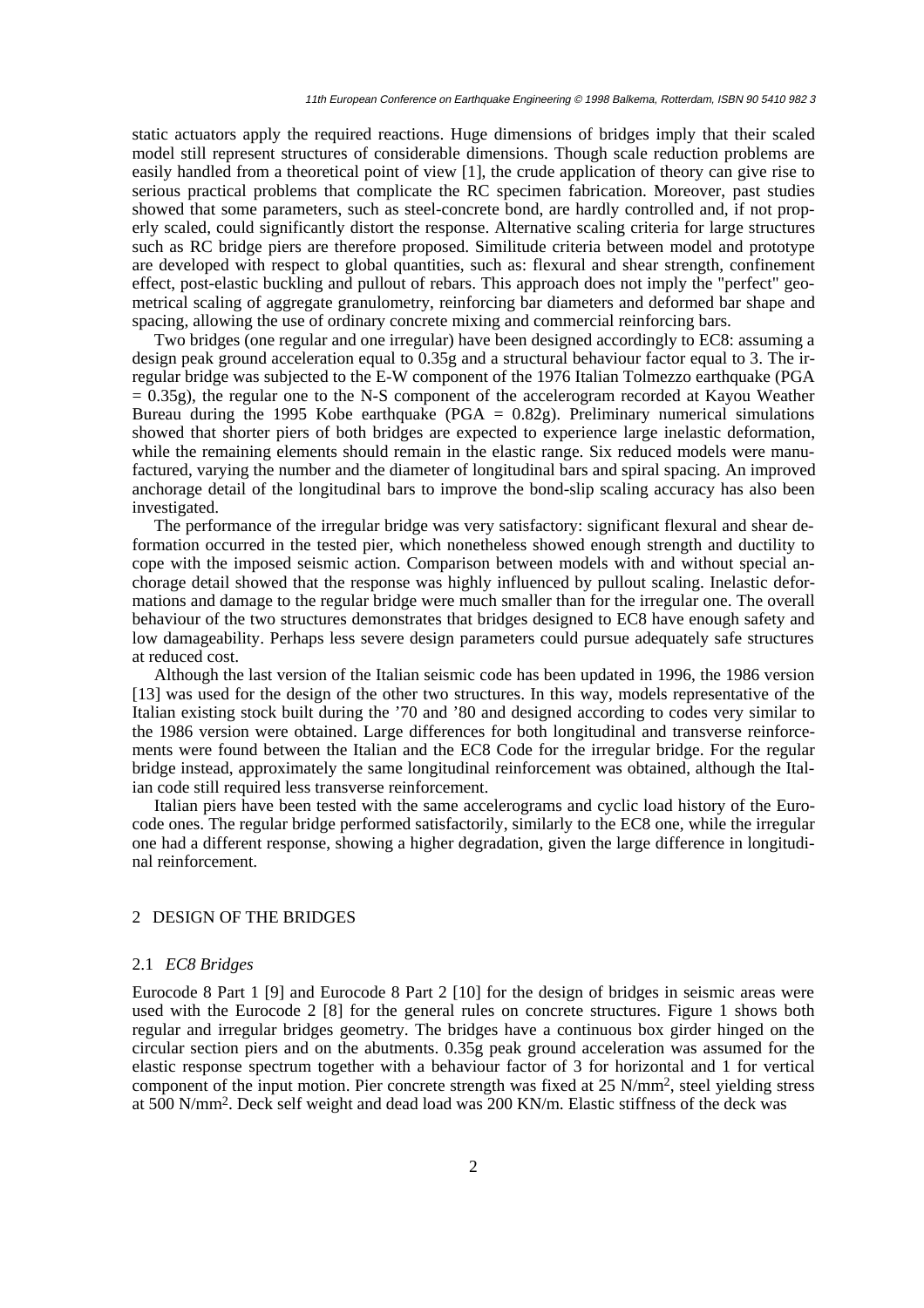

Fig. 1: Layout of designed bridges

calculated on the basis of the gross section; the piers stiffness instead based on the cracked section (50% that of the gross section). Figure 2 shows the central pier of the irregular bridge and the lateral one of the regular bridge, the ones experimentally tested.

#### 2.1.1 *Irregular Bridge*

First mode of the structure had a period of about 0.7 s. Reinforcing details of the central pier are reported in Fig. 2a. While for lateral piers the minimum longitudinal reinforcement (0.8% of the gross section) was sufficient, for the central one, 3.5% of the gross section was required. Capacity design prescribed in this case a dense spiral to avoid shear failure.



Fig. 2a: EC8 irregular bridge central pier: rebars arrangement (mm)

Fig. 2b: EC8 regular bridge lateral pier: rebars arrangement (mm)

#### 2.1.2 *Regular Bridge*

First mode of the structure, using pier cracked stiffness as in the previous case, yielded a period of about 1.3 s. Reinforcing details of the lateral piers are reported in Fig. 2b. Minimum longitudinal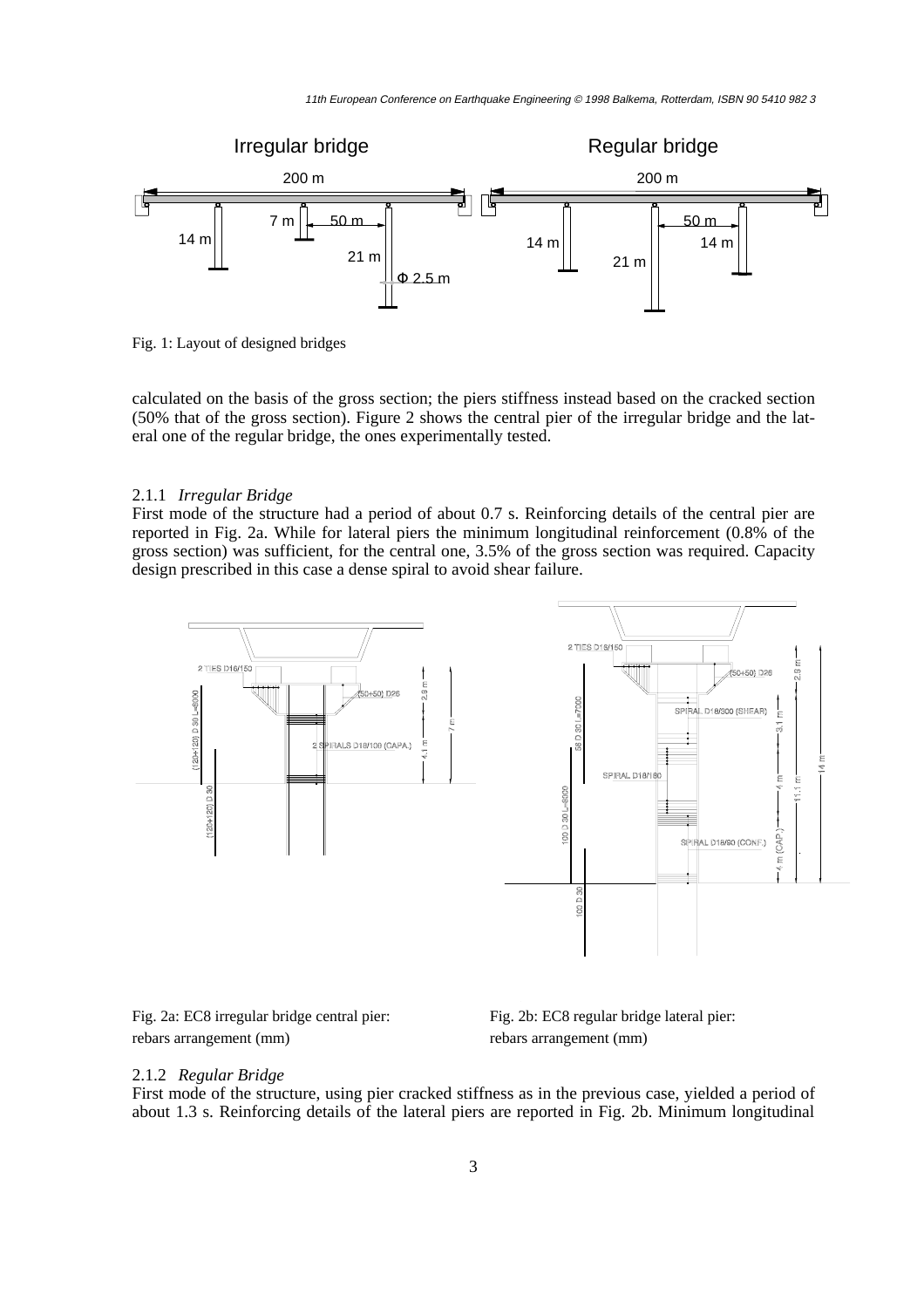reinforcement was sufficient for the central pier; for the lateral one 1.5% of the gross section was required instead. In all piers transverse reinforcement at the base section was determined according to confinement requirements; outside plastic hinge region instead, it was designed by shear verifications.

# 2.2 *Italian Bridges*

The reference Code was [13] for the design of bridges in seismic areas and [14] for the general rules on concrete structures. Regular and irregular bridge geometry is the one depicted in Fig. 1. The design acceleration response spectrum, used for allowable stress verifications, has a constant intensity of 0.1g from 0.0 to 0.8 s. Allowable stresses in steel is about 1.5 times lower than the ultimate one. Materials characteristics, deck self-weight and dead load were the same as for the EC8 bridges. Elastic stiffness of the deck and of the piers was calculated on the basis of the gross sections, as commonly adopted by structural designers.

#### 2.2.1 *Irregular Bridge*

First mode of the structure, based on gross section characteristics, had a period of about 0.5 s. Minimum longitudinal reinforcement (0.35% of the gross section) was sufficient for the lateral piers, for the central one instead, 0.86% of the gross section was required. Minimum transverse reinforcement was sufficient for all piers. Reinforcing details of the piers, compared with EC8 ones, are reported in the following table. One can note that only 25% of EC8 longitudinal reinforcement is needed, and 8.8% of transverse one.

|                            | Longitudinal reinforcement                 |                           |                              | Transversal reinforcement                                         |                                                 |                                                         |
|----------------------------|--------------------------------------------|---------------------------|------------------------------|-------------------------------------------------------------------|-------------------------------------------------|---------------------------------------------------------|
| Eurocode 8<br>Italian code | Pier $H=14$ Pier $H=7$<br>56 D30<br>24 D30 | $(120+120)$ D30<br>60 D30 | 56 D <sub>30</sub><br>24 D30 | Pier $H=21$ Pier $H=14$<br>D <sub>18</sub> /90-180-300<br>D12/250 | Pier $H=7$<br>2 D <sub>18</sub> /100<br>D12/250 | Pier $H = 21$<br>D <sub>18</sub> /90-180-300<br>D12/250 |

# 2.2.2 *Regular Bridge*

First mode of the structure, based on gross section stiffness had a period of about 0.9 s. A longitudinal reinforcement ratio of 0.72% and 1.44% of the gross section was required for the central and lateral piers respectively. Minimum transverse reinforcement was sufficient in all piers. Reinforcing details of the piers, compared with EC8 ones, are reported in the following table. One can see that while the piers have the same longitudinal reinforcement, transverse reinforcement varies from 10% in the lower part of the pier to 50% in the section above.

|                            | Longitudinal reinforcement                                |                                      | Transversal reinforcement                                           |                                                                      |  |
|----------------------------|-----------------------------------------------------------|--------------------------------------|---------------------------------------------------------------------|----------------------------------------------------------------------|--|
| Eurocode 8<br>Italian code | Pier $H = 14$<br>$100 - 56$ D <sub>30</sub><br>100-32 D30 | Pier $H = 21$<br>56 D30<br>50-24 D30 | Pier $H = 14$<br>D <sub>18</sub> /90-180-300<br>D <sub>12/250</sub> | Pier $H = 21$<br>D <sub>18</sub> /90-180-300<br>D <sub>12</sub> /250 |  |

# 3 SCALING CRITERIA (FROM[7])

Due to the laboratory hardware limitations, piers were scaled 1:6. Classical scaling [11] consists in a rigorous geometrical reduction of both concrete and rebars dimensions. This approach requires use of microconcrete and steel wires annealed (for yielding) and threaded (for bond-slip).

However, microconcrete and treated steel have been often found to behave differently from the original materials. The large number of longitudinal bars and the small spacing between hoops (Fig. 2), further increasing the difficulties of fabrication using this approach.

The alternative scaling criteria here adopted [3, 4] allowed for the use of ordinary concrete and commercial rebars. According to this criteria, once the geometrical scale factor  $(l_r)$  and the longitu-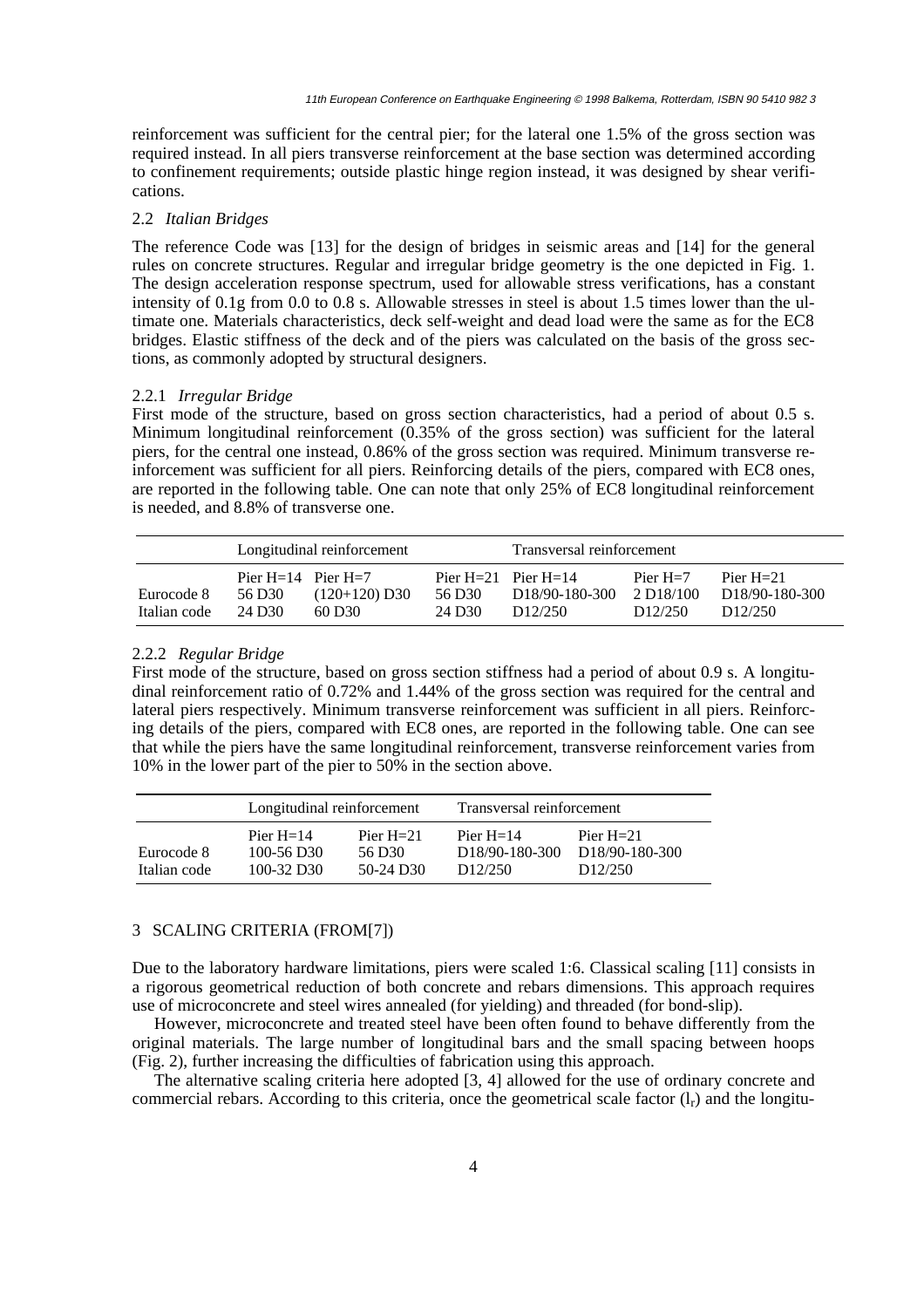dinal bar scale factor  $(\phi_r)$  have been fixed, the similitude of prototype (index p) and model (index m) global quantities can be calculated with the remaining scaling factors found accordingly. The longitudinal bar number (N) is given from the similitude of the resisting moments  $(M_u)$ , corresponding to the stress  $\sigma_s$  in the extreme bar:

$$
M_{u}^{(p)} = \frac{\psi D^{(p)} N^{(p)} \pi \phi^{(p)}^2 \sigma_s}{4} = \frac{M_{u}^{(m)}}{1 \frac{3}{r}^3} = \frac{\psi 1_{r} D^{(p)} N^{(m)} \pi \phi_{r}^2 \phi^{(p)}^2 \sigma_s}{41 \frac{3}{r}}
$$
(1)

where  $D^{(p)}$  is the pier section diameter,  $\sigma_s$  is the steel stress and  $\psi$  is a non-dimensional factor that accounts for the section shape and longitudinal bar layout and  $N^{(m)}$  is found as follows:

$$
N^{(m)} = \frac{l_r^2 N^{(p)}}{\phi_r^2}
$$
 (2)

Spiral spacing (i) is given from similitude of post-elastic buckling of rebars, spiral diameter  $(\phi_t)$ from similitude of shear strength and confinement effect, anchorage length (L) from similitude of concrete-steel bond:

$$
i^{(m)} = \phi_r i^{(p)} \phi_t^{(m)} = \phi_t^{(p)} \sqrt{l_r \phi_r} L^{(m)} = \frac{L^{(p)} \phi_r u_{1r}}{v_{h} q_{1r} \alpha l_r} \tag{3.4.5}
$$

To fulfil the similitude requirement on bond ( $u_{1r}$ ,  $q_1$  and  $\alpha$  are parameters of the Filippou bondslip model, whose values were obtained on the basis of experimental results published by Eligehausen, see [12]) which requires a reduced anchorage length for the model longitudinal reinforcing bars, two additional bars were added laterally at each rebar through welding in the anchorage zone. In (3,4,5)  $v = (3 n_b + 1) / (4 n_b)$  is a factor that takes into account the bond surface reduction due to bar proximity and welding  $(n_b=3$  is the number of bars welded in parallel instead of the single bar).

# 3.1 *EC8 Bridges*

For the irregular bridge central pier 4 specimens were manufactured: specimen I71A was arranged with 42 12 mm diameter longitudinal bars and a 6 mm spiral 40 mm spaced with plain anchorage; specimen I72A was arranged with 24 16 mm diameter longitudinal bars and a 8 mm spiral 50 mm spaced with plain anchorage. Specimen I71B and I72B had the same reinforcements of A specimen, but with the improved anchorage detail described before. Two specimens of the regular bridge lateral piers were manufactured: specimen R141A was arranged with 24 10 mm diameter longitudinal bars and a 5 mm spiral 30/60/100 mm spaced with plain anchorage (Fig 3a); specimen R141B had the same reinforcement but with improved anchorage detail (Fig. 3b).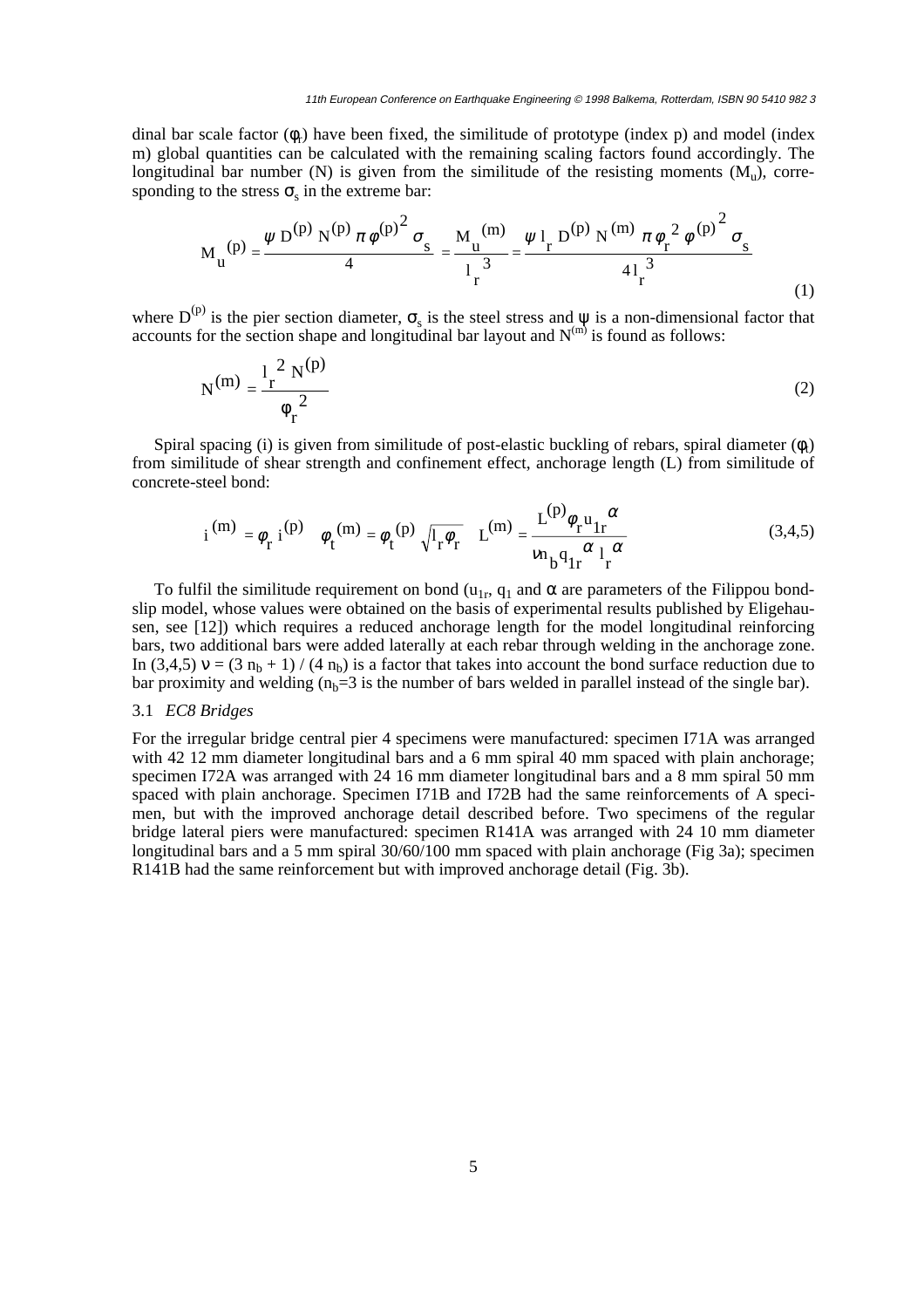

Fig. 3a: EC8 specimen reinforcement detail: plain anchorage



Fig. 3b: EC8 specimen reinforcement detail: improved anchorage

# 3.2 *Italian Bridges*

Four specimens of the piers were set up, two for each bridge. All specimens were manufactured with the improved anchorage in the foundation. For the irregular bridge two specimen having the same reinforcement were prepared. Longitudinal reinforcement was given by 12 12mm bars, transverse reinforcement by circular stirrups, placed each 12 cm. However due to a construction error, one of the 7m irregular bridge central piers was built without the improved anchorage detail. For the regular bridge also, two specimens were prepared at 1:6 scale. Longitudinal reinforcement was given by 24 12mm diameter bars; in one case (specimen IR14BN2) lap splices were introduced at the column base with a 40 bar diameters overlapping, in the other specimen (IR14AN2) no lap splice was introduced. Transverse reinforcement was given by spiral having 6 mm with a 12 cm pitch.

# 4 TEST SEISMIC INPUT

# 4.1 *Irregular Bridge*

Elastic response spectra with 5% damping of about 100 Italian accelerograms were compared in the 0.5-0.8 s period range where the first mode of the structure falls. Tolmezzo (E-W) accelerogram from the 1976 earthquake with 0.35g peak ground acceleration was found to be the most severe for the bridge.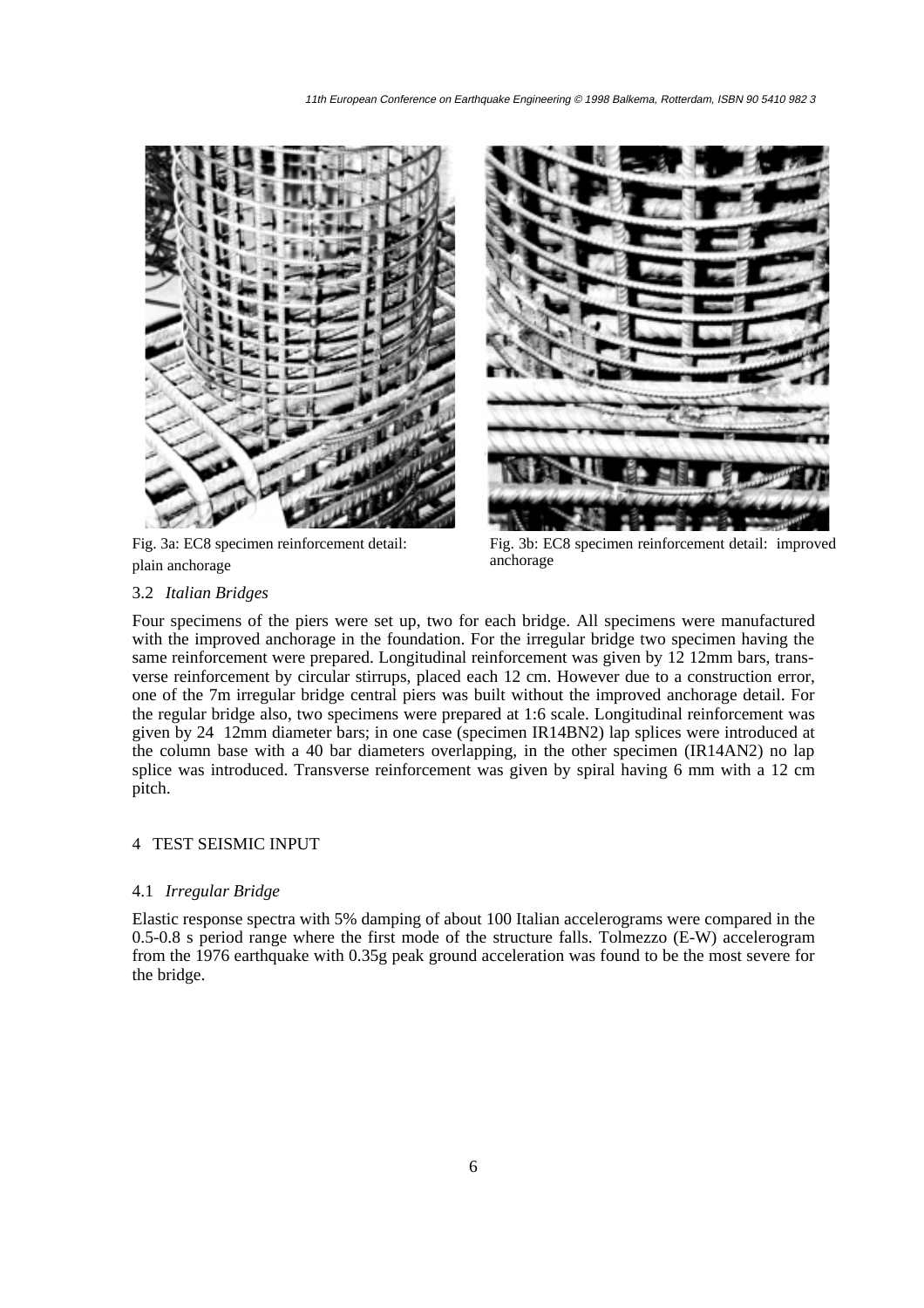#### 4.2 *Regular Bridge*

Two different registrations: Kobe-Kayou Weather Bureau E-W component (PGA=0.82g) and Amagasaki elevated bridge N-W component (PGA=0.35g) both from the Great Hansin Earthquake of 1-17-1995, were suitable. The first one has been adopted as being more severe, following preliminary numerical simulations (Fig. 5). The differences between design and input response spectra can be appreciated in Fig. 4. Elastic 5% damping response spectra of Tolmezzo, Kobe-Kayou, Amagasaki and EC8 design spectrum reduced by three behaviour factors: 1, 1.7, 3 are shown. The value 1.7 corresponds to the effective reduction resulting from the following effects: 2% damping adopted instead of 5%; design horizontal components, which acted simultaneously in two directions in the design, while only one transversal component was applied in the test; material's mean strengths exceeding design ones.





Fig. 4: Natural earthquakes and EC8 spectrum design Fig. 5: EC8 regular bridge: numerical simulations response with Kobe earthquake registrations

# 5 RESULTS

#### 5.1 *EC8 Bridges*

#### 5.1.1 *Irregular Bridge*

Four tests were carried for each of the four specimens: preliminary free vibrations, Tolmezzo pseudodynamic, Tolmezzo scaled to 0.7g pseudodynamic, static cyclic until failure. Results are reported in prototype scale. Tested concrete strength was about the same of the design one, steel yielding varied from 500 to 600 MPa, therefore exceeding the design one [5, 7].

Specimens having same type of anchorage but different bar diameter: I71A and I72A (plain anchorage), I71B and I72B (special anchorage) behaved similarly. These results validated the reinforcement scaling criteria. Instead specimen I71A versus I71B and I72A versus I72B (same reinforcement but different anchorage) behaved very differently. Low intensity free vibrations tests in the elastic range showed the same secant stiffness, equal to 70% of the gross section one, for both plain and special anchorage. Secant stiffness in higher intensity elastic free vibrations was respectively 34% for plain and 50% for special anchorage.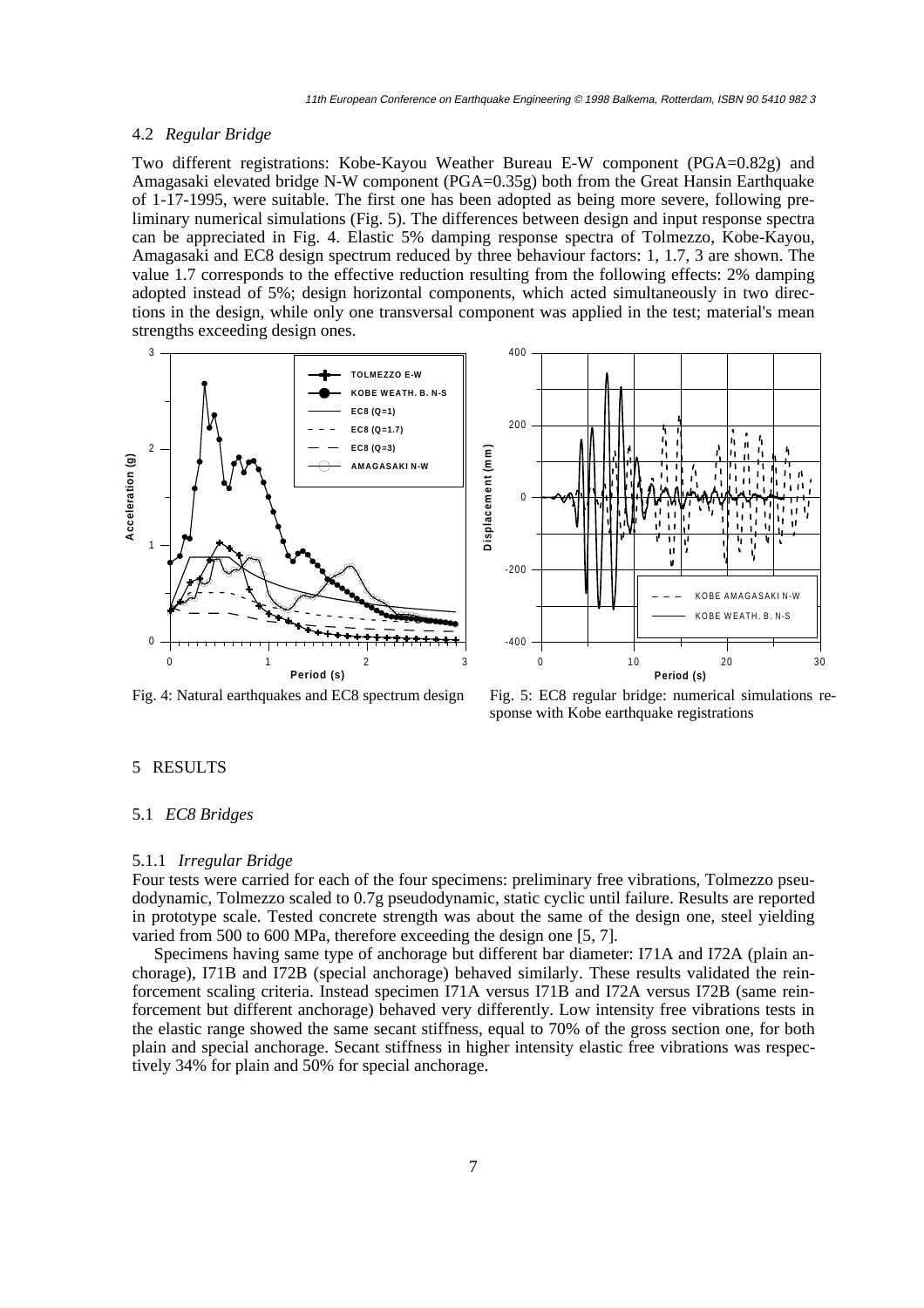In the pseudodynamic tests, lateral piers behaved elastically; therefore only the central pier response will be described in the following. As shown in Fig. 6, top displacement for A and B piers during the first 4 seconds was almost the same and remained in the elastic regime. From 4 to 5 s, 4 high amplitude cycles (more than 80 mm) were obtained; the following semicycles until 6.5 s were still large for special anchorage, while decreasing for plain anchorage. In the last 4.5 s, amplitude decreased for B piers and remained the same for A piers. At the end both specimens showed limited damage, whit 45° cracking on the whole height due to intense shear effect. The dissipated energy was higher in special anchorage specimen in all cycles (Fig 8) with specimen B dissipating twice the energy than specimen A (Fig.7).



Fig. 6 : EC8 irregular bridge central pier: pseudody-Fig. 7 : EC8 irregular bridge central pier: pseudodynamic test with Tolmezzo - displacement time history

namic test with Tolmezzo - dissipated energy time history



Fig. 8: EC8 irregular bridge central pier – pseudodynamic test with Tolmezzo: Moment (KNm)-Curvature  $(1/m)$  cycles from 4 to 6.5 s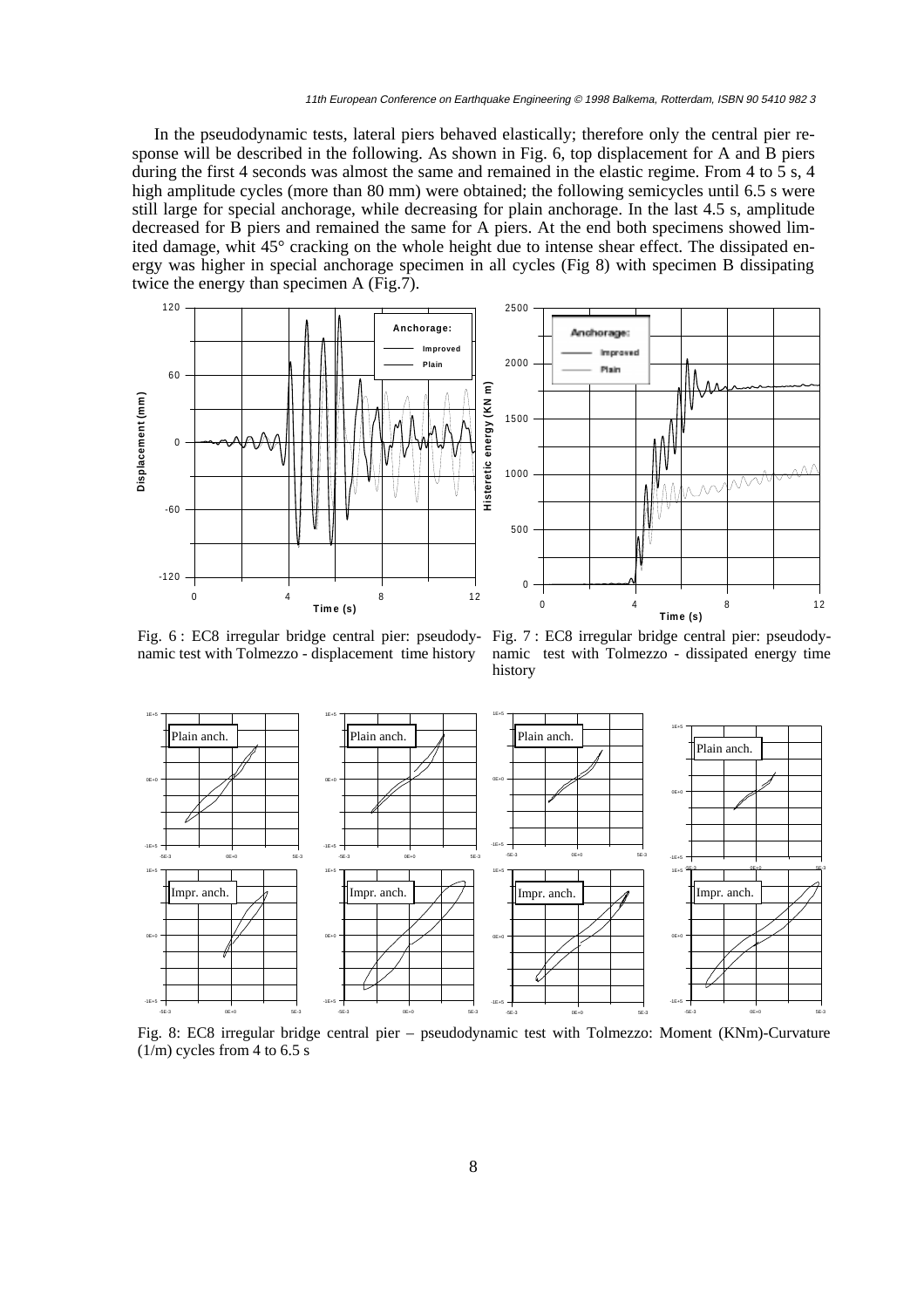Flexural displacements were computed by integrating curvatures along the height, the contribution due to shear was then found as the difference between the pier top total displacement and the computed flexural one. Shear displacement came out to be about 50% of the total one (Fig. 9). This explains why preliminary numerical simulations, based on purely flexural models, leaded to smaller maximum displacements.



Fig. 9: EC8 irregular bridge central pier with improved anchorage: evaluation of displacements due to shear and flexure.

In the subsequent tests, with Tolmezzo record scaled to 0.7g, smaller differences between A and B specimen have been obtained. Maximum displacement was 0.18 m (at prototype scale) still with limited final damage. In the following static cyclic tests, collapse was reached due to spiral failure immediately followed by longitudinal rebar buckling and breakage.

#### 5.1.2 *Regular Bridge*

Two tests were carried for each of the two specimens: preliminary free vibrations and Kobe Kayou pseudodynamic. Results are reported in prototype scale [6]. R141A and R141B (same reinforcement and different anchorage) behaved similarly. In fact, bar pull-out is less important for slender piers than for squat ones, therefore accurate reproduction is not necessary.

During the pseudodynamic tests the central piers remained in the elastic field. Figure 10 shows the time history displacement of the lateral pier. Significant amplitude cycles (150 to 300 mm) took place between 4 and 16 s. In Fig. 11 the total force-displacement history is reported. Maximum attained ductility was about 4, larger then the design q factor since the spectral ordinate at 1.3 s period of the Kobe record is about 3 times larger than EC8 with  $q=1.7$ . At the end both specimens were only slightly damaged, with an incoming crushing of the cover. However, the increase of the bridge period indicated some damage in the rebars. The good performance of the pier is believed to depend mostly on the transverse reinforcement that provided sufficient concrete confinement and avoided rebars buckling.

Preliminary numerical simulations carried out with the purely flexural numerical model, shown in Fig. 5, were in close agreement with the experimental findings. This is due to the fact that no significant shear deformations took place in the tested piers.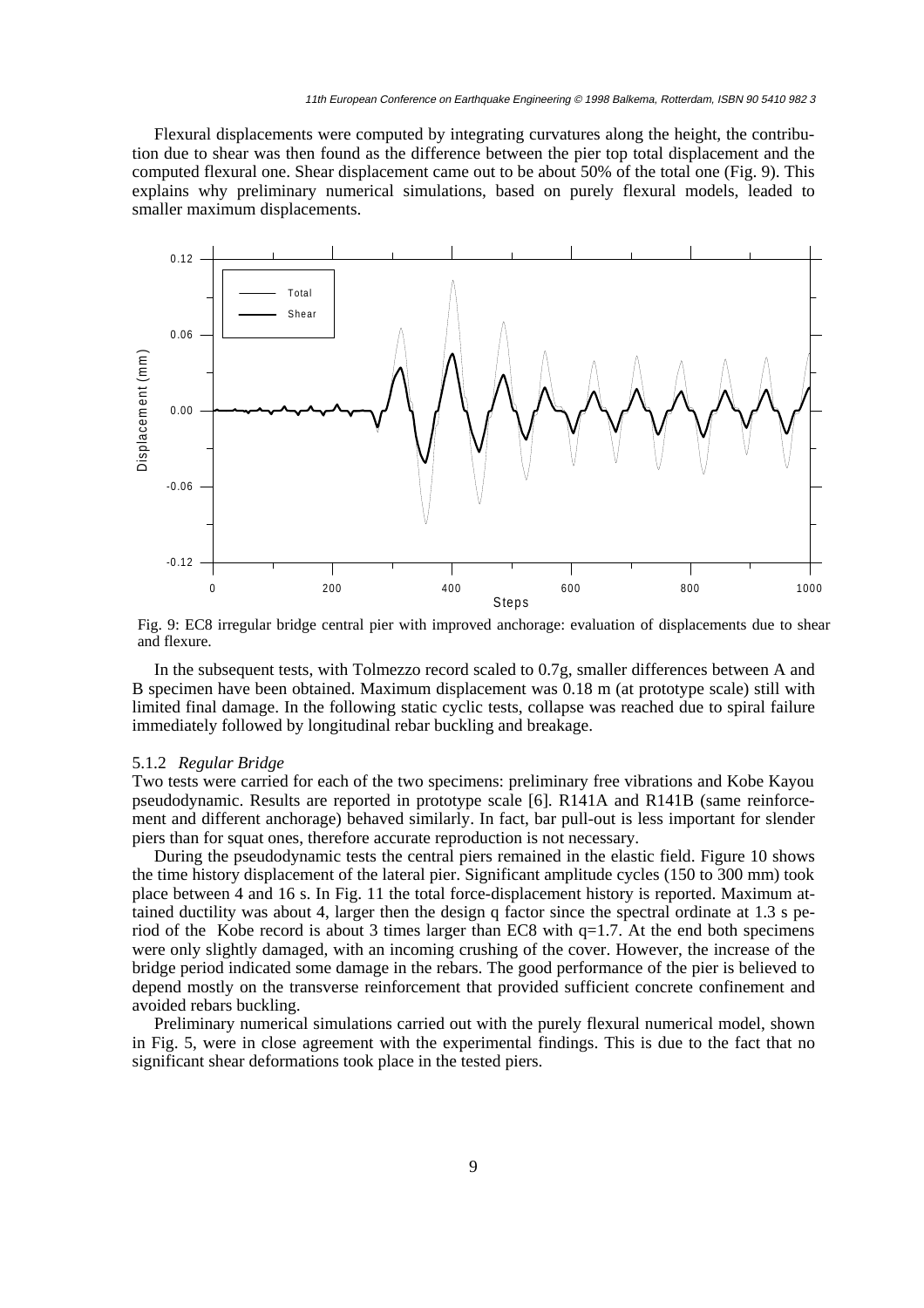# 5.2 *Italian Bridges*

Only preliminary results for these structures are today available. At present, tests have been performed only on the irregular bridge with plain anchorage and on the regular one without lap splices at the base section.

#### 5.2.1 *Irregular Bridge*

Free vibration response at small amplitude is shown in Fig. 12. The period of vibration of the Italian Bridge is about 0.8 seconds, while the EC8 has a period of about 0.4 seconds. The longer period of the Italian Bridge is strongly influenced by the lack of improved anchorage detail in the foundation causing improper scaling (model bar slippage comparable to real structure one). In Fig. 13 force-displacement diagrams for the Italian Piers are given together with those corresponding to the EC8 piers, in case of plain anchorage. One can see that the stiffness ratio between Italian and EC8 columns is about 0.4. Part of this difference may be due to inaccurate anchorage scaling although it must be recalled that the Italian Bridge has only 25% of the EC8 bridge longitudinal reinforcement. Total inertia of the section can be in fact calculated adding the concrete section inertia to that of the rebars as follows:



Fig. 10: EC8 regular bridge central pier – Pseudo-Fig. 11: EC8 regular bridge central pier - Pseudodynamic test with Kobe – Displacement time history

dynamic test with Kobe – Force-Displacement cycles

$$
J_{\text{tot}} = J_c + 2 \cdot \frac{E_r}{E_c} \cdot \rho \cdot J_{\text{gross}}
$$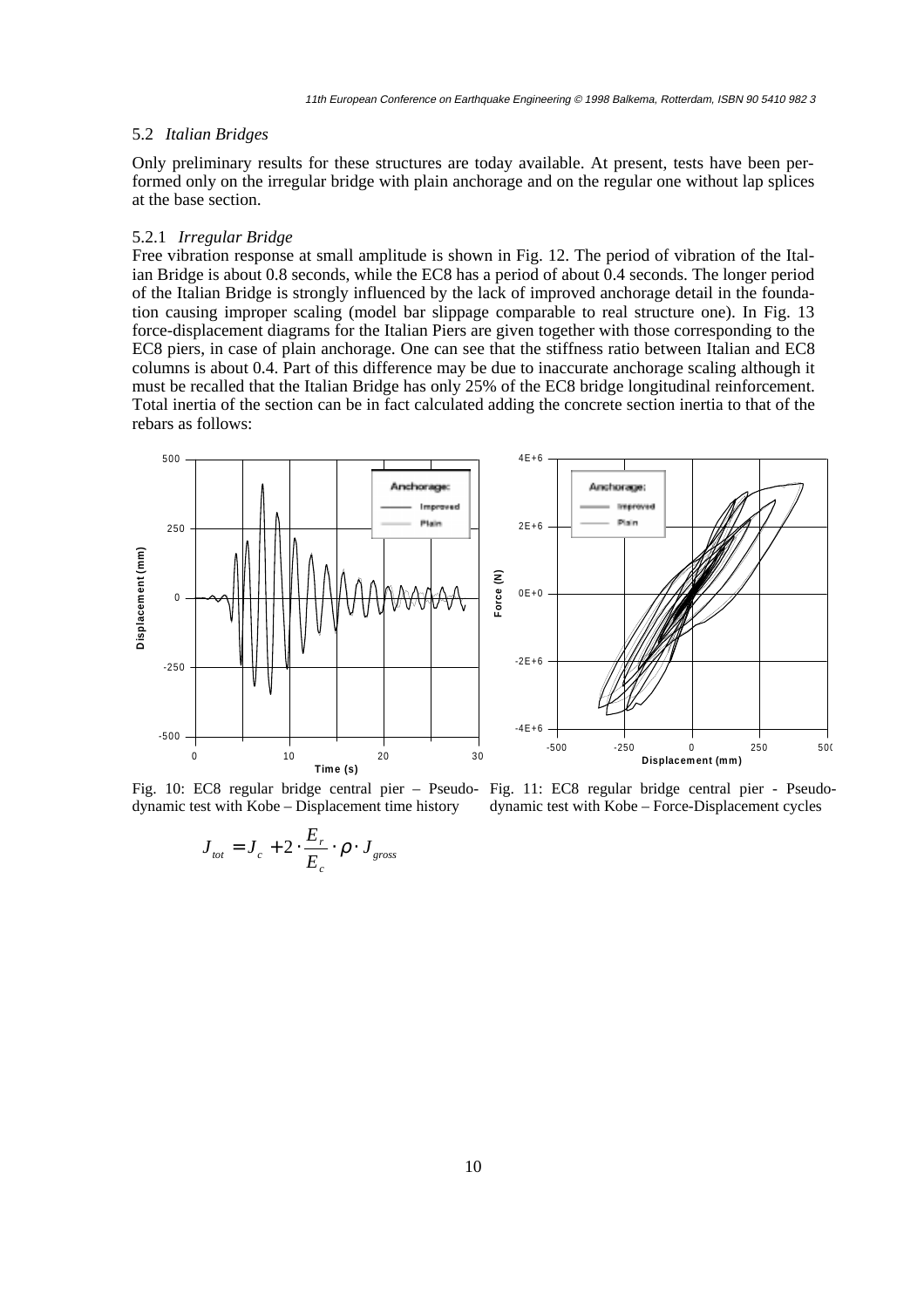with  $E_{r,c}$  being the moduli of reinforcement and of concrete,  $\rho$  geometrical reinforcement ratio,  $J_c$ the inertia of the concrete section and *Jgross* the inertia of the gross section. The second term on the right hand side becomes significant for the EC8 pier where  $\rho = 0.035$ .





Fig. 12: EC8 and Italian irregular bridge central pier – Fig. 13: EC8 and Italian irregular bridge central pier - Free oscillations – Displacement time history

Free oscillations – Force-Displacement cycles

The response history to Tolmezzo accelerogram is shown in Fig 14. In the same figure, the response of the EC8 Bridge with plain anchorage is plotted for comparison. Fig. 15 shows the pier Force-Displacement response. One can see that the reduction of secant stiffness between elastic free oscillations and large displacement amplitude cycles is greater in the Italian pier than in the EC8 one. Energy dissipation for the Italian structures is obviously smaller given the lower amount of longitudinal reinforcement, as can be seen in Fig 16. With the central pier being the only member to undergo plastic deformations the ratio of dissipated energy to the Bridge total elastic energy is also smaller in the Italian Bridge compared to the EC8 one. The two bridges in fact absorb a similar amount of energy from the ground input motion and, as a result, the Italian Bridge takes longer to damp out the response. As evident from Fig. 14, the Italian Bridge undergoes more cycles in the plastic range compared to the EC8 one since the non-linear behaviour continues after the strong part of seismic shacking is over.

As far as cracking pattern is concerned, there is a substantial difference between Italian and EC8 specimen. In the Italian piers in fact, due to smaller flexural strength, the shear force is proportionally reduced to roughly one fourth of the EC8 case. As a consequence, only a single large diagonal crack at the column base is observed. The crack, initiated in bending develops with a considerable inclination due to shear. Outside the plastic hinge region instead, no other cracks could be observed. Therefore while in the EC8 structure a substantial contribution to total displacement was given by shear cracking along the entire height, in the Italian Bridge plastic distortion were concentrated at the base section. This explain why the Italian pier dissipated more energy per unit amount of longitudinal reinforcement then the EC8 one.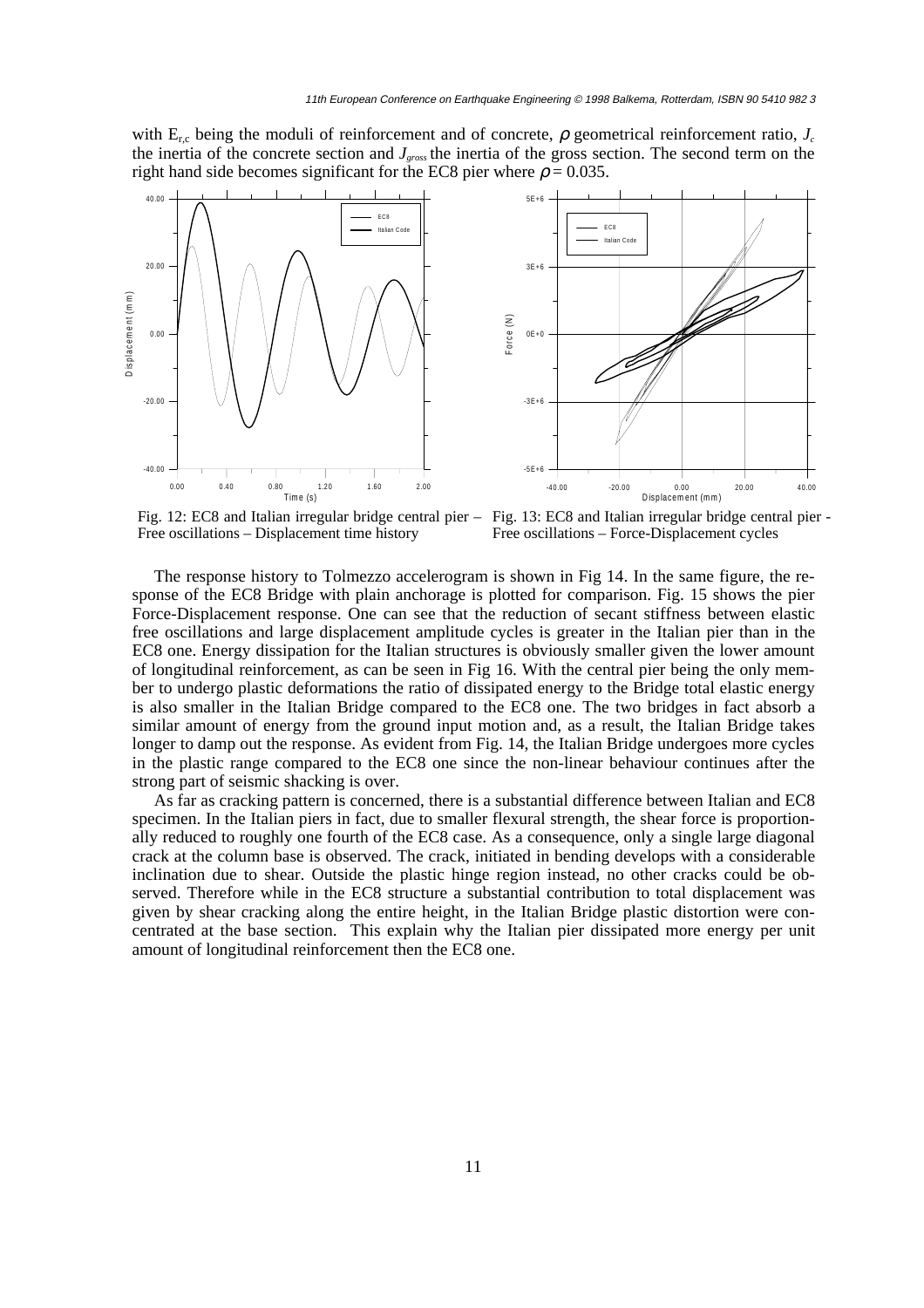



history

Fig. 14: EC8 and Italian irregular bridge central pier – Fig. 15: EC8 and Italian irregular bridge central pier test with Tolmezzo PGA=0.35g Displacements time test with Tolmezzo PGA=0.35g Force-Displacement cycles

The response at 0.7g is shown in Fig 17. For this intensity the structure undergoes larger displacements and damage compared to the EC8 one although the test showed that adequate strength was available to survive to the assigned the seismic input.

Failure of the column has been finally obtained with quasi-static cycles of increasing amplitude. Failure was essentially due to buckling of longitudinal rebars that were not adequately restrained by the hoops contrary to the EC8 plain anchorage specimen where, in fact, buckling was prevented by the close stirrup spacing.

#### 5.2.2 *Regular Bridge*

Figure 18 shows the free oscillation time history of the regular bridge. One can see that curves are almost coincident with those of the EC8 Bridge since the two structures have the same longitudinal reinforcement. The period of vibration is 1.3 seconds.

In Fig. 19 the pseudodynamic response to Kobe accelerogram is shown, compared to the EC8 case. Again the response is very similar although in the Italian pier the final stiffness is reduced with respect to EC8 one. This difference may be due to a larger degradation of the Italian specimen, having less transverse reinforcement, but could also depend on the inevitable scatter that specimen usually exhibit due to differences in manufacturing, material characteristics and so on. It should be remarked in fact that the manufacturing quality of the Italian specimen was not as good as that of the EC8 specimen. Still, at large ductility during the final quasi-static test, rebars buckling and concrete spalling were observed in the Italian pier which did not happened to the EC8 one.

Whether the difference in transverse reinforcement had the same influence at lower ductility (during the pseudodynamic test) cannot be definitely stated.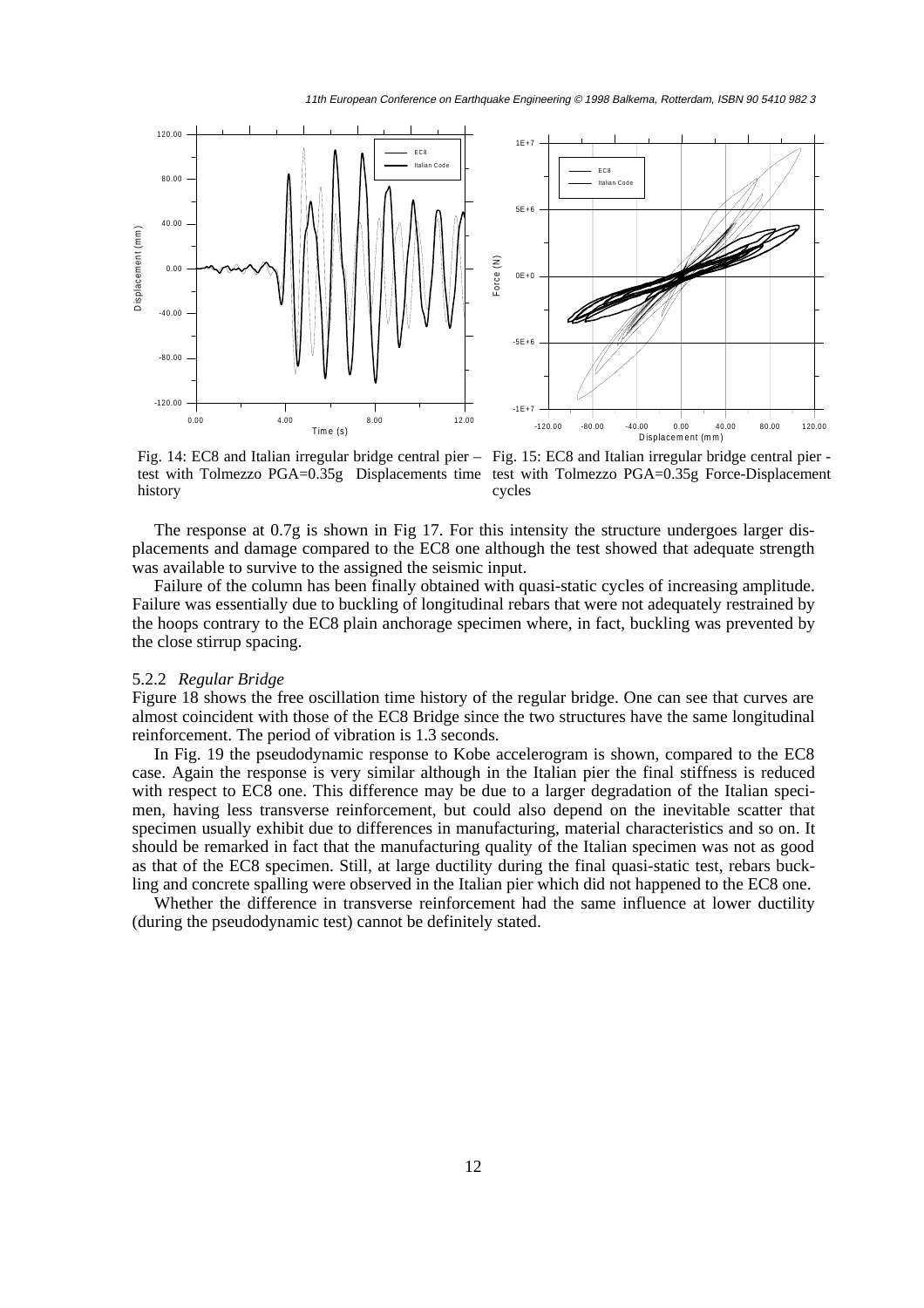11th European Conference on Earthquake Engineering © 1998 Balkema, Rotterdam, ISBN 90 5410 982 3





Fig. 16: EC8 and Italian irregular bridge central pier: Fig. 17: EC8 and Italian irregular bridge central pier test with Tolmezzo PGA=0.35g - Dissipated energy time history

test with Tolmezzo PGA=0.7g - Displacements time history





free oscillations – Displacements time history

Fig. 18: EC8 and Italian regular bridge lateral pier – Fig. 19: EC8 and Italian regular bridge lateral pier pseudodynamic test with Kobe – Displacements time history

# 6 THE NUMERICAL ANALYSES

Numerical simulations of the squat pier of the irregular bridges have been performed using a fibre beam element with shear modeling recently developed by the authors [17] and implemented in FI-BER finite element code.

The model is a development of the traditional fibre beam element which now accounts, at each fibre, for the shear strain field and for the transverse confinement due to the stirrups. The section strain field is therefore found as the superposition of the plain section hypothesis with a similar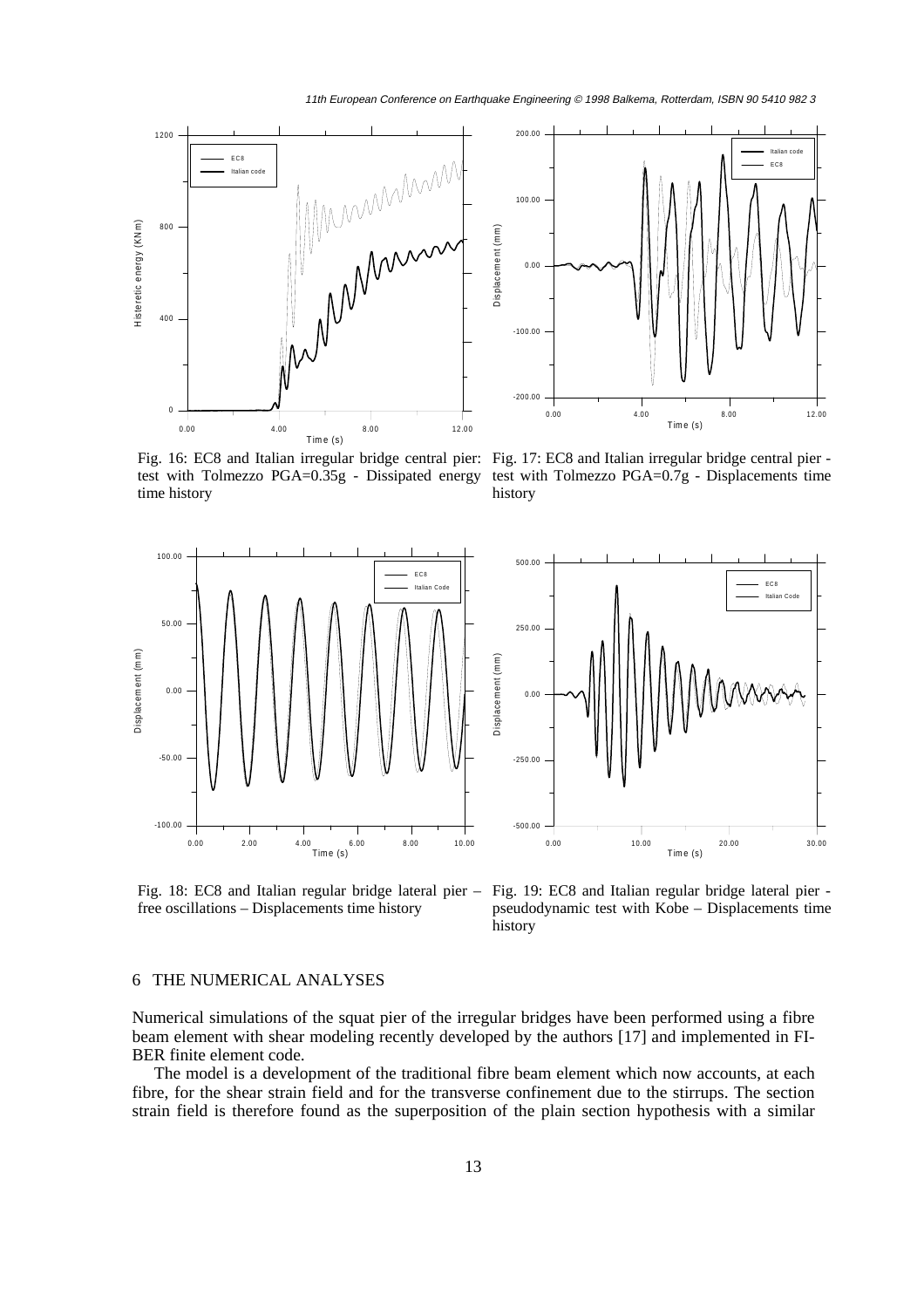kinematic constraint for the shear strain field (user defined shape functions). Transverse strains are found instead by imposing the equilibrium with the stirrups under the assumption of perfect bond.

A Microplane based constitutive model is used to monitor the concrete fibre response. Forces and deformations at the monitoring sections (Gauss's points) are integrated along the element using an equilibrium based approach which allows for damage localization in within the element (plastic hinge regions) [18].

The numerical results found with the model reproduce the experimental findings. The forcedisplacement response is plotted in Fig. 20, comparing the experimental results with the numerical simulations for the two piers. Since these quasi static tests were performed after the pseudodynamic simulations, the piers showed a degraded strength and stiffness which had to be accounted for, in the numerical model, imposing two cycles at the same maximum amplitude (20 mm) reached by the two specimens during the previous tests. Still, yield penetration and bond slip should be included in the model, as they account for a large percentage in the flexural degradation



of the specimens.

Fig. 20 – Numerical simulation of the quasi-static test for the short pier of the Irregular Bridge

The shear distortion at the integration points (sections) along the element is plotted in Fig. 21 at three different stages of a quasi-static test. Here the different behavior of the two piers as well as the different shear response along their height can be appreciated.

The shear distortion of the pier designed to the Italian code is almost zero outside the plastic hinge region since cracking does not cut trough the section as it happens in the EC8 case. In this case, the shear distortion, following the initial cracking along the whole height, increases at the plastic hinge location only because of bending-shear degrading interaction while remains constant elsewhere as the maximum shear force does not increase during the analysis.

The results shows the difference between members (the Italian pier) where the concrete section shear resistance is in excess of the bending induced shear forces compared with members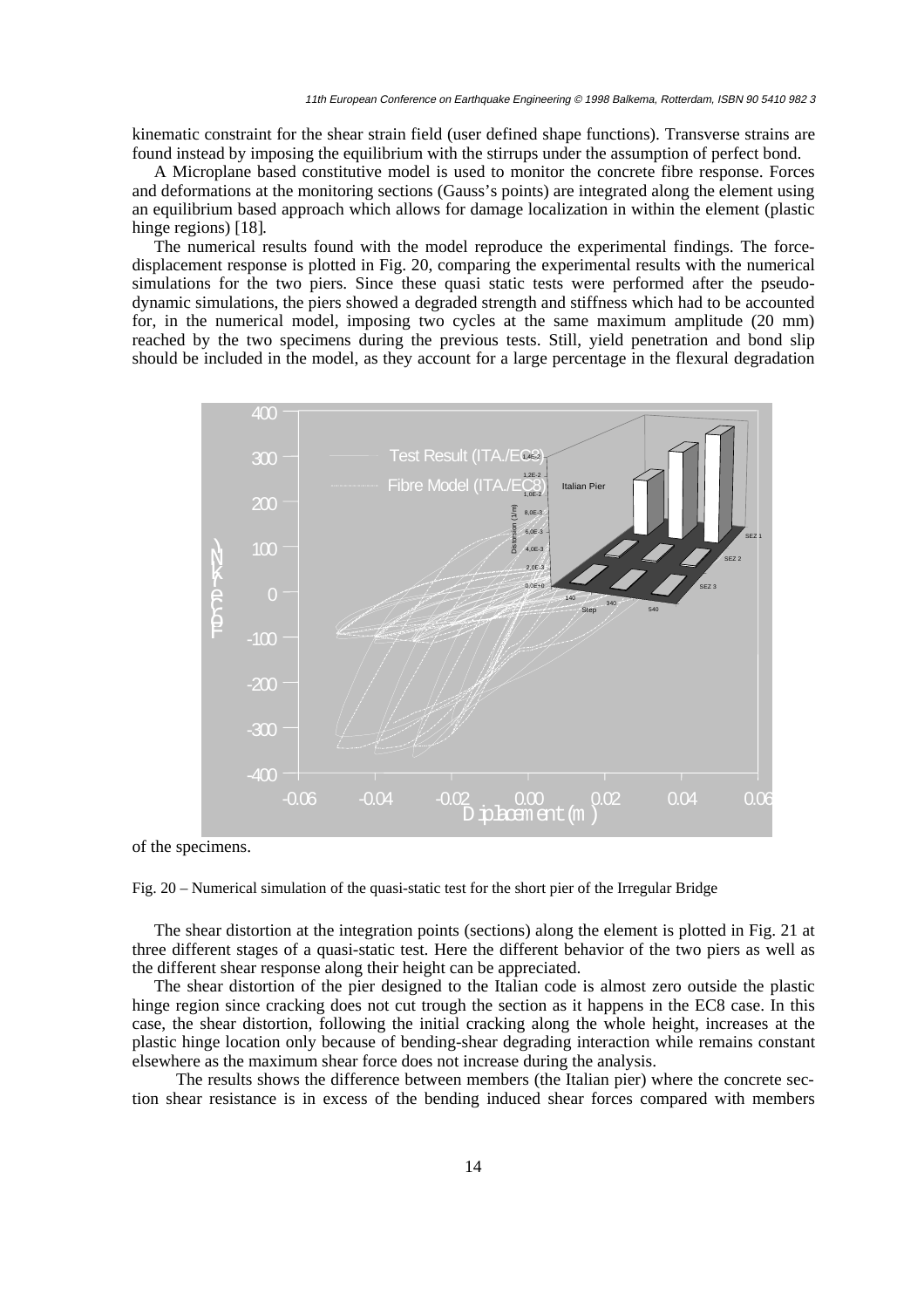where it is not. In this case a diffuse shear cracking is observed before the stirrup resisting mechanism can be activated. This phenomenon may have beneficial effect in reducing the structural irregularity but does not contribute to energy dissipation and requires extensive repairs work along the whole height of the piers even after medium intensity earthquakes since, being force driven, it is independent from the maximum ductility reached during the event. In order to avoid this mechanism to develop, a limit on the concrete section shear resistance–bending induced shear force should be introduced. This limit may be more stringent then the actual codes limitations on concrete resisting mechanism in shear which are aimed to prevent the compressive strut failure and in fact may design the concrete section in the plastic hinge region but hardly apply outside it. Shear cracking outside plastic hinge region is instead a tensile type of cracking, especially in r.c. piers subjected to low axial force.

Fig.21 – Shear distortion along the pier height during the quasi static tests



# 7 CONCLUSIONS

Results have been presented regarding continuous deck r.c. bridges designed to the EC8.2 and to the 1986 Italian Seismic Code. The Bridges designed to EC8.2 have shown a large capability to undergo inelastic deformations with limited damage. This is essentially due to capacity design and small pitch of confining spiral. However possible simplifications with less stringent requirements could probably lead to adequate performances and should be investigated.

The preliminary results shown for the Bridges designed using the 1986 Italian Code showed acceptable performances for the regular bridges configuration, similar to the EC8 one. On the contrary, in case of irregular bridge layout the behaviour of the Italian Bridges has proved to be less satisfactory although still providing sufficient protection. Greater damage has been observed with remarked degradation of the cyclic response. One should be also aware that continuous deck usually has a positive influence on the structural response. Therefore, the results relative to the Italian Bridge may underestimate the damage that can be suffered by the majority of the Italian existing bridges which are often made of simply supported beams.

Shear deformation represents an important contribution to the total displacement and strongly reduces the stiffness of squat piers. This fact can produce positive effects on structural behaviour, as it reduces structural irregularity. The tests and the numerical analyses using the fibre beam element with shear modelling provided a further insight on shear resisting mechanisms inside and outside plastic hinge region.

The tests also confirmed the importance of an accurate scaling of the longitudinal rebars anchorage in the foundation so as to obtain meaningful test results, especially in squat piers. Therefore, further results regarding the Bridges designed to the Italian Code are now under elaboration.

Those presented here refer to structures where longitudinal reinforcement anchorage in the